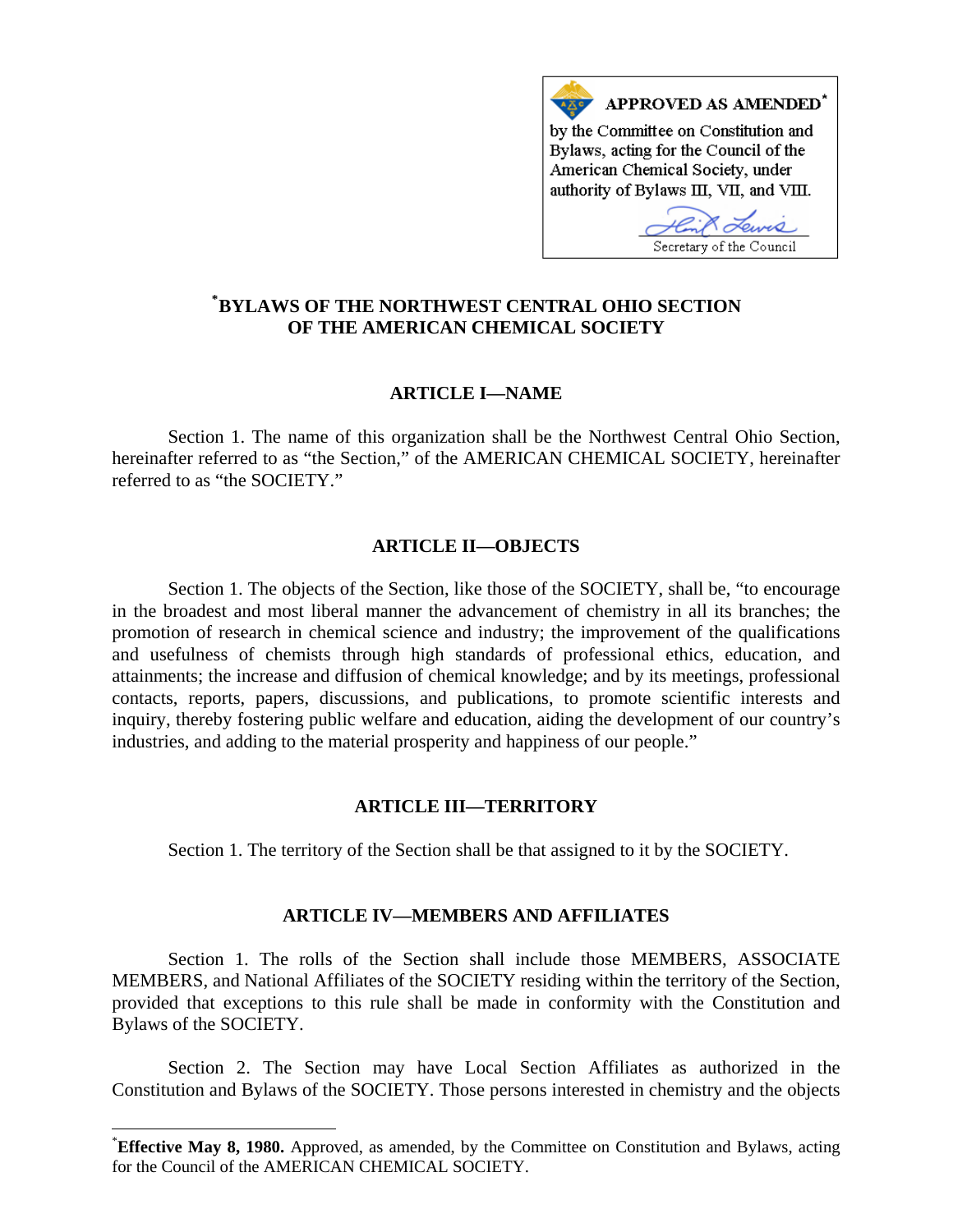of the Section may become Local Section Affiliates by application to, and by majority vote of, the Executive Committee of the Section.

 Section 3. Members and affiliates shall have such rights and privileges as are accorded them by the Constitution and Bylaws of the SOCIETY. Only members may vote. ASSOCIATE MEMBERS may not hold office. Local Section Affiliates are not entitled to hold office, they may serve on working committees.

#### **ARTICLE V—ORGANIZATION**

 Section 1. The officers of the Section shall be a Chair, a Vice-Chair, and a Secretary-Treasurer.

Section 2. The Section shall have a Councilor(s) and an Alternate Councilor(s) as provided in the Constitution and Bylaws of the SOCIETY.

 Section 3. The Executive Committee shall consist of the officers of the Section, the Immediate Past Chair, the Councilor(s), the Alternate Councilor(s), and one (1) Member-at-Large.

Section 4. All officers, the Councilor(s), the Alternate Councilor(s) and other persons elected by the members shall be chosen from the MEMBERS.

## **ARTICLE VI—MANNER OF ELECTION AND TERMS OF OFFICE**

 Section 1. Elected officers of the Section and Members-at-Large shall serve for a term of one (1) year, beginning on January 1 or until their successors are elected. The Vice-Chair shall succeed to the office of Chair upon completion of his term of office, unless he has been appointed under the condition of Section 3.

 Section 2. The Councilor(s) and the Alternate Councilor(s) shall be elected for a term of three years, beginning on January 1.

 Section 3. In the event of a vacancy in the office of Chair, the Vice-Chair shall assume the added duties of the Chair for the unexpired term. All other vacancies shall be filled by the Executive Committee by interim appointment for the period up to the next January 1. Unexpired terms in the office of Councilor or Alternate Councilor remaining after the next January 1 shall be filled by election from a slate of candidates presented by the Nominating Committee at the regular election of officers.

 Section 4. The Chair shall appoint a Nominating Committee consisting of three (3) members by October 1 each year for the purpose of selecting a slate of candidates.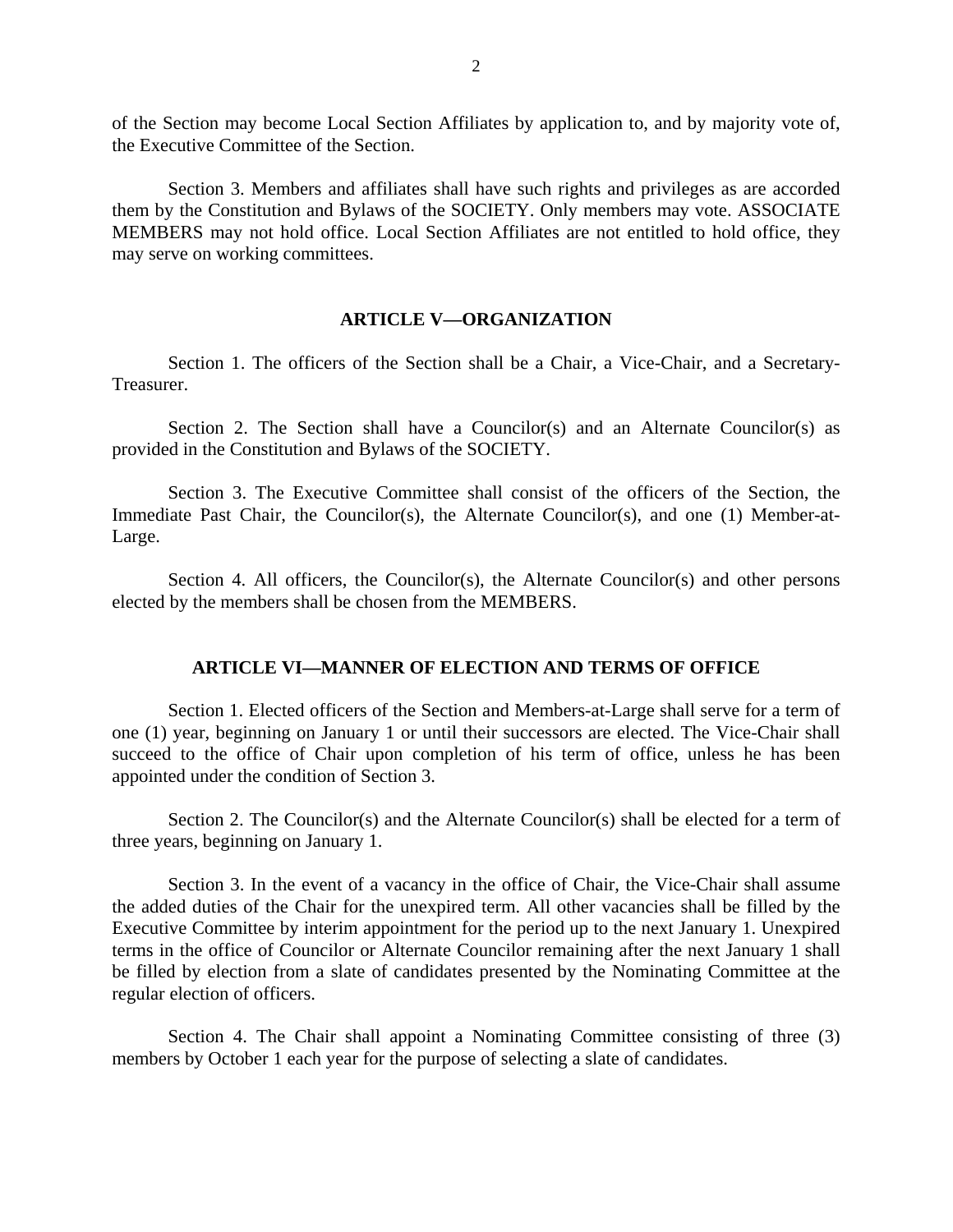Section 5. The Nominating Committee shall present a slate of candidates, consisting of Vice-Chair, Secretary-Treasurer and Member-at-Large and when necessary, Chair, Councilor and/or Alternate Councilor, at the October meeting (See Bylaw Article IX, Section 1).

 Section 6. Nominations from the floor may be made for all offices at the October meeting.

 Section 7. The election shall be by mail ballot to all members of the Section as conducted by the Secretary and shall terminate at midnight, November 15.

Section 8. A plurality vote shall elect each office.

#### **ARTICLE VII—DUTIES OF OFFICERS AND EXECUTIVE COMMITTEE**

 Section 1. The duties of the officers shall be those customarily performed by such officers, together with those responsibilities prescribed by the Constitution and Bylaws of the SOCIETY and by these bylaws and such other duties as may be assigned from time to time by the Executive Committee.

 Section 2. The Chair of the Section shall serve as Chair of the Executive Committee and shall appoint all committees authorized in these bylaws or by the Executive Committee. The Chair shall be *ex officio* member of all committees, except the Nominating Committee.

 Section 3. The Executive Committee shall be the governing body of the Section and, as such, shall have full power to conduct, manage, and direct the business and affairs of the Section in accordance with the Constitution and Bylaws of the SOCIETY and these bylaws.

### **ARTICLE VIII—COMMITTEES**

Section 1. There shall be the following standing committees:

- A. Membership
- B. Program and Publicity
- C. Professional Relations
- D. Scientific and Educational Awards
- E. Finance and Auditing

 Section 2. The duties and functions of each committee will be as designated by the Executive Committee.

 Section 3. Additional committees as authorized by the Executive Committee may be appointed.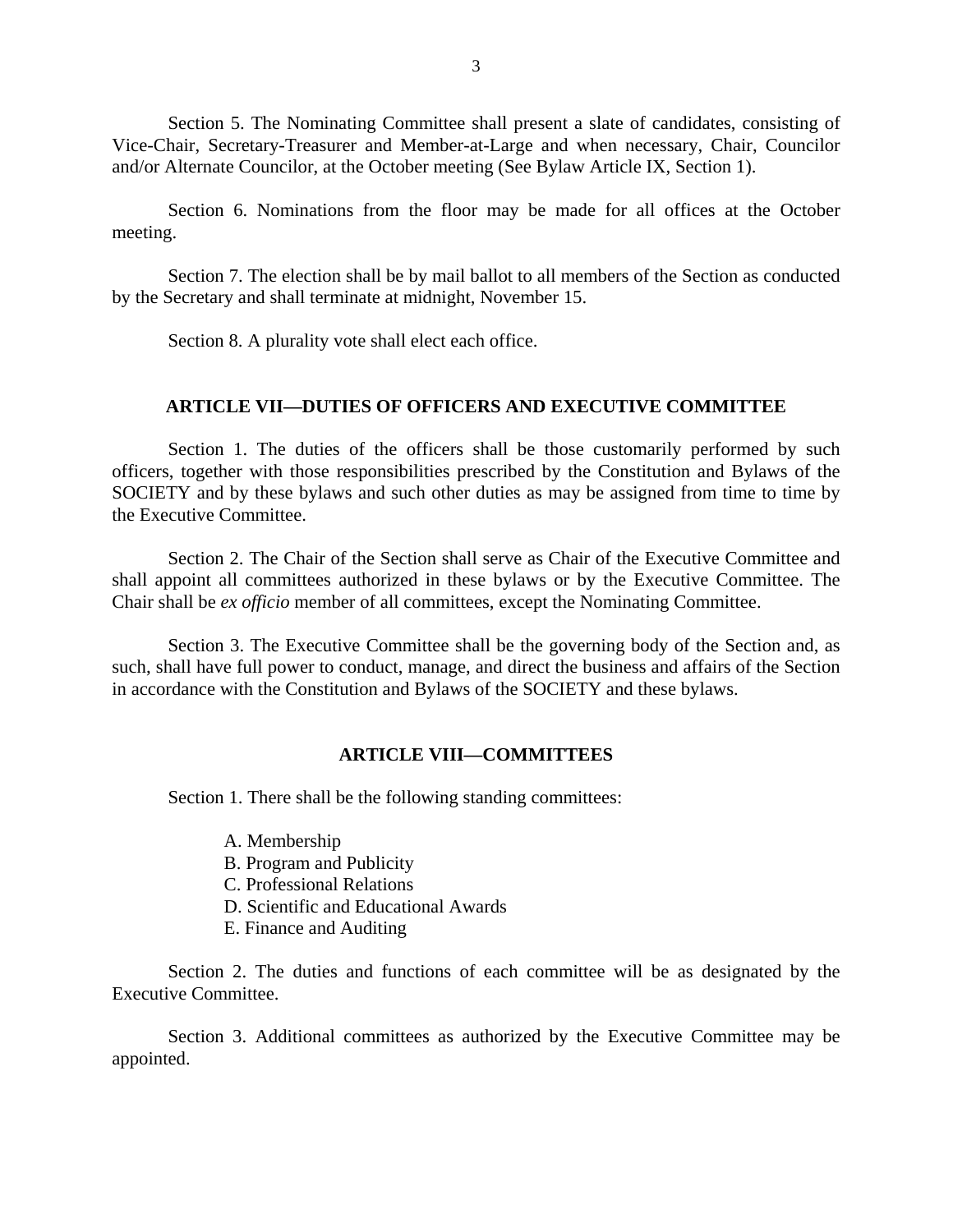## **ARTICLE IX—MEETINGS**

 Section 1. The Section shall hold not less than six (6) regular meetings each year at places and times designated by the Executive Committee. An October meeting shall be held for the purpose of nominating officers.

 Section 2. The Section may hold special meetings at the call of the Executive Committee or at the request of 25% of the members of the Section. The notices of special meetings shall state the exact nature of the business to be considered and no other business shall be transacted at such meetings.

 Section 3. Due notice of not less than one (1) week of all meetings shall be sent to each person on the rolls of the Section. A quorum for all meetings shall consist of 20% of the members of the Section. In the absence of a quorum, the Executive Committee shall be empowered to conduct Section business by majority vote until the next regularly scheduled meeting.

 Section 4. At the regular meetings of the Section, the order of business shall be as follows:

- A. Reading the minutes of the previous meeting and approval.
- B. Report of Standing Committees.
- C. Report of Special Committees.
- D. Special Orders.
- E. Unfinished Business and General Orders.
- F. New Business.

 The foregoing order of business may be suspended by a majority vote of the members present at a regular meeting.

 Section 5. The Executive Committee shall meet upon due notice to its members at the call of the Chair or at the request of a majority of the members of the Committee. In the absence of a quorum, which shall be a majority of the members of the Executive Committee, called meetings of the Executive Committee shall adjourn to a date.

 Section 6. The rules contained in Robert's "Rules of Order" revised edition, shall govern the Section in all cases to which they are applicable, and in which they are not inconsistent with the bylaws or the special rules or order of this Section.

## **ARTICLE X—DUES**

 Section 1. All members, assigned National Affiliates, and Local Section Affiliates of the Section, except members of the SOCIETY in emeritus status, shall be assessed annual local section dues in the amount of two dollars (\$2.00) per year payable in advance by January 1.